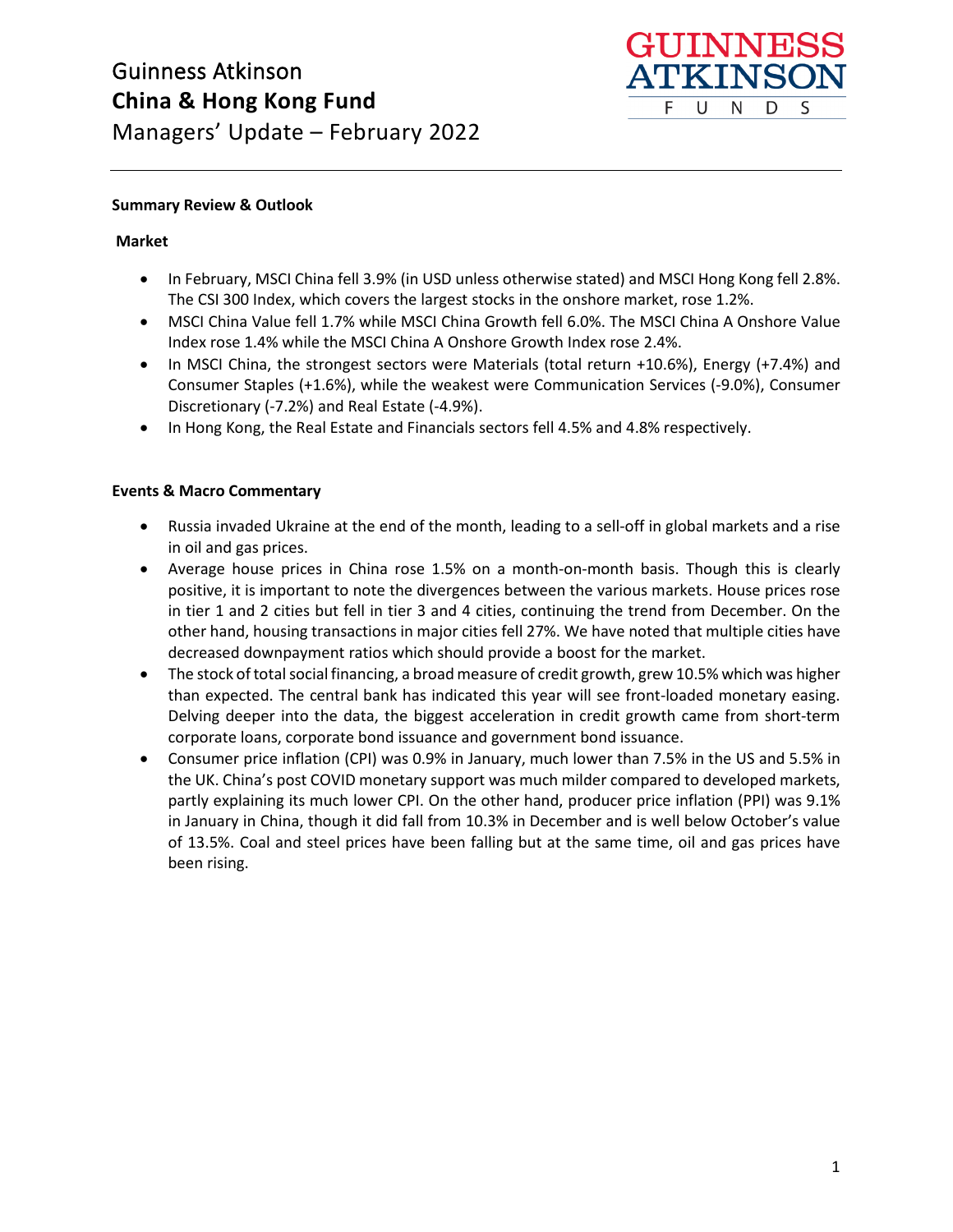

#### **Macro Commentary**

Russia's invasion of Ukraine has raised the question of whether China may see this as an opportunity to take over Taiwan. Just a few months ago, the idea of an invasion in Ukraine would have been dismissed as almost inconceivable and therefore we cannot rule out a similar move by China. However, we think that while re-unification with Taiwan remains a strategic priority for Xi Jinping, it is not the priority. Indeed, there are good reasons to believe that China has been taken by surprise not least the absence of any plan to evacuate its citizens ahead of time.

China's goal over the last forty years has been to restore the country's economic strength and to maintain domestic stability through a steady improvement in the standard of living. This process has increased China's engagement with the world's trade and financial system. China's foreign exchange reserves are over \$3 trillion while the value of merchandise trade last year exceeded \$6 trillion. Its economy is estimated to reached \$18 trillion in nominal terms in 2021 (CNY 114.4 trillion according to China's National Bureau of Statistics) making it the world's second largest in aggregate, but on a per capita basis at \$13,000 it is still a laggard.

This is something that China is trying to rectify, by developing key industries which rely less on labor and more on value-add, in order to become a higher income consumer economy. As part of this program there have been efforts to open up to foreign investors, develop more localized centers of production to secure supply chains (which came in their own during COVID). The currency has been operated as a manged float since 2011, and on a path toward internationalization the Yuan forms part of the International Monetary Fund's Special Drawing Rights. To become a reserve currency, that is one that central banks use as part of their foreign exchange reserves, the Yuan needs to be stable, liquid, and financial assets denominated in that currency (i.e. Government bonds) need to be seen as a store of value.

In less than a week, the decision by Vladimir Putin has turned Russia into an international pariah. The U.S. has demonstrated international leadership and repaired much of the damage to its European relations in the Trump years; the EU has adopted a unified stance and Germany has reversed the 75-year post-war consensus on defense; the NATO alliance has renewed relevance and has been rejuvenated. Financial sanctions, unprecedented in speed and scope have closed off access to most (but not all) avenues to external funding and by including the central bank, have denied Russia access to over \$400 billion of its \$640 billion foreign exchange reserves. The domestic currency has collapsed; there is no access for Russian bond issuers, government or private, to foreign funding and if they cannot (or will not) pay interest or principal those bonds will be next to worthless. This then, is a cautionary tale for China whose economy is built around an increasing breadth of engagement.

We think, therefore, that China will prioritize mitigation of the economic shock in the immediate term but there will be longer term considerations too. In the short term, China has just announced an economic growth target of 5.5% in 2022. There are some who will point out that this is the lowest rate since 1990, which is true. What is also true is that in 1990 China's GDP was 1/50th its current size in real terms and its GDP per capital was \$346 (1/37th the size, given the 22% growth in population between then and now). The important things to take away from this year's growth target are first, this is a number more consistent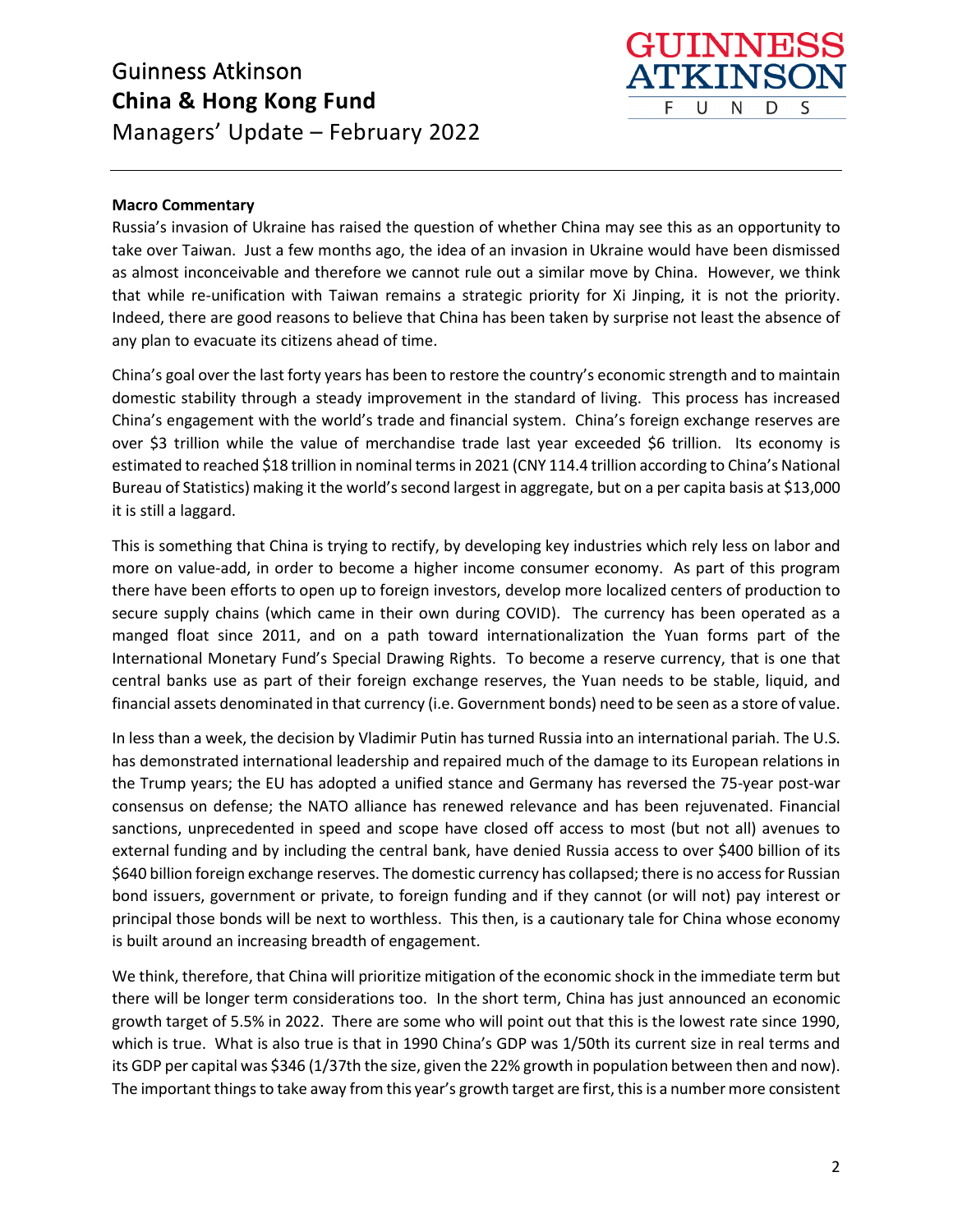with an economy at this stage of development and size; second, it is above the current economic growth run rate and so implies more aggressive monetary easing and support to achieve it. The current economic challenges facing China center on the slowing property market and higher materials prices. The economic shock from the Russian invasion for China is indirect, transmitted through higher energy and commodity prices and by the potential for weaker demand for exports of manufactured goods. China sent 21% of its exports to Europe last year, which is likely to be the most affected area. Russia accounted for just 2% of China's exports in 2021. Imports from Russia (gas, oil, wheat primarily) were 2.9% of China's total in 2021, but with a value of \$78 billion take on geopolitical significance as international sanctions tighten.

**GUINNES TKINS** 

N

D

S

F. U

Over the longer term, China's geopolitical calculations must now factor in a set of western democracies with a more unified sense of purpose. China is also faced with an ally who seems, despite recent apparent warmth, to be pursuing its own very different agenda. In terms of the West, China has thrived in an era of division and a diminished ability of the US and Europe to respond coherently. The speed and nature of the sanctions imposed on Russia will likely lead to changes in the way and where China holds its foreign reserves. We do not expect to see selling of US Treasuries, but they may well be held in places where they are unlikely to be frozen. The exclusion of Russian banks from the SWIFT (Society for Worldwide Interbank Financial Telecommunication) messaging system makes China's own Cross-Border Interbank Payment System (CIPS) more valuable. The U.S. threat to deny access to the U.S. dollar market, a stick with which it enforces compliance with its sanction policies (against Iran, for example) and with which Chinese banks comply, may also cause China to accelerate the internationalization of the Yuan. But today, the dollar still rules supreme with over 80% of cross-border transactions dollar denominated and China's Yuan and CIPS system nowhere close to being an alternative.

China also has a Russia problem. As discussed earlier, despite the warm words following Putin's recent meeting with Xi at the Winter Olympics, it is probable that China was not told of the invasion. Furthermore, relations between the two nations seem to be built not so much on mutual trust but on a mutual mistrust of the U.S. China's Belt and Road initiative consists of both sea and land routes and is designed not only to open up trade routes but also to provide access to the resource rich nations of central Asia. The land routes considered must pass through central Asia into Kyrgyzstan and then either South through Uzbekistan, Tajikistan and Turkmenistan, through Turkey and then into Europe or turn North though Kazakhstan and then though Poland into Europe. Ukraine lies in the middle of the proposed entry points into Europe.

A hearing before the Congressional United States – the China Economic and Security Review Commission in March 2015 - gives some interesting insights into some of the prevailing relationships and attitudes of these countries toward their two powerful neighbors. There are clearly cultural and religious factors at play that may indicate a predisposition toward either China or Russia but it is clear that China has made substantial progress in establishing infrastructure and large investments have been made by all the countries in the Caucuses and central Asia.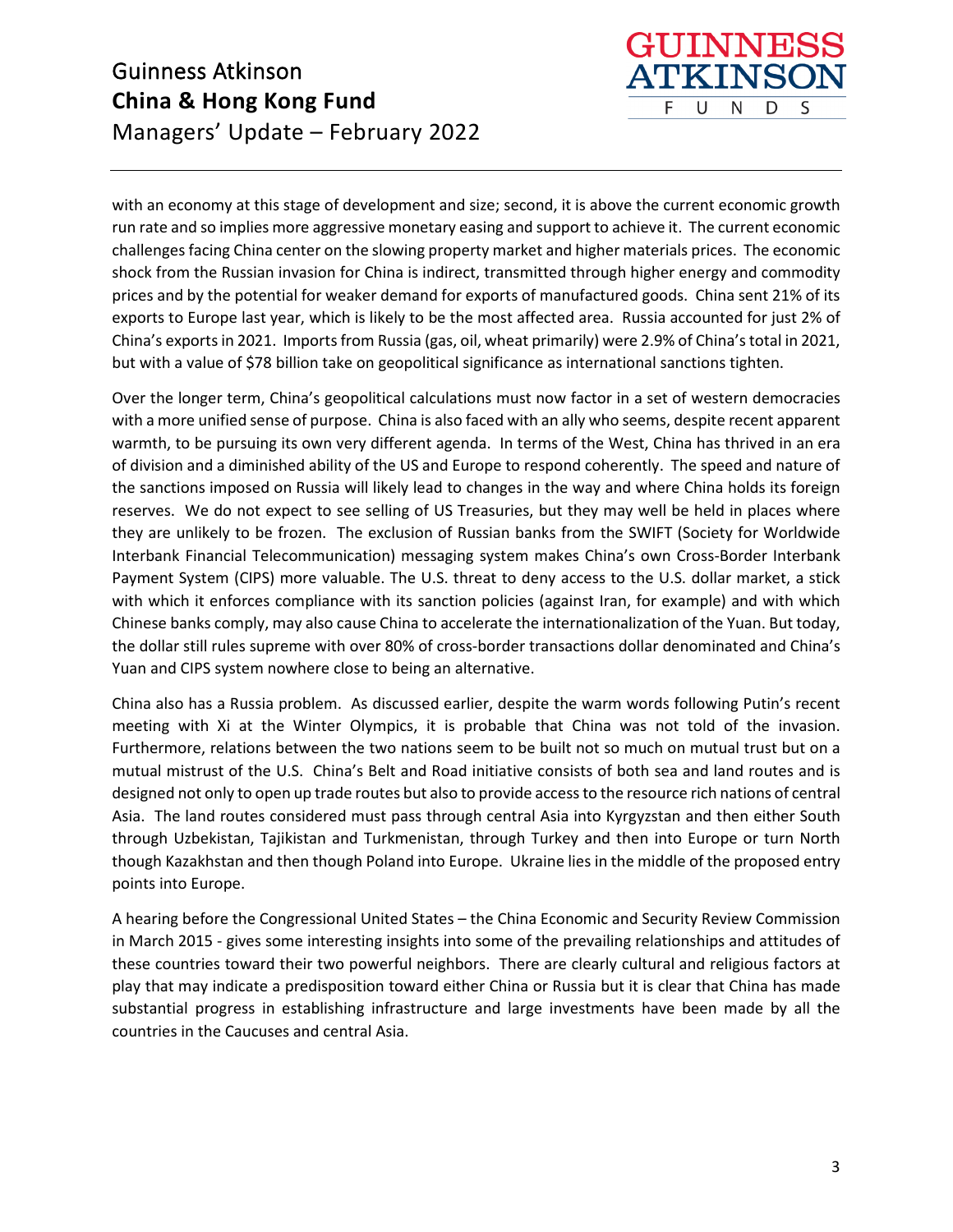

#### **Market Commentary**



<sup>(</sup>Data from 01/31/22 to 02/28/22, returns in USD, source: Bloomberg and Guinness Atkinson calculations)



Onshore Performance

(Data from 01/31/22 to 02/28/22, returns in USD, source: Bloomberg and Guinness Atkinson calculations)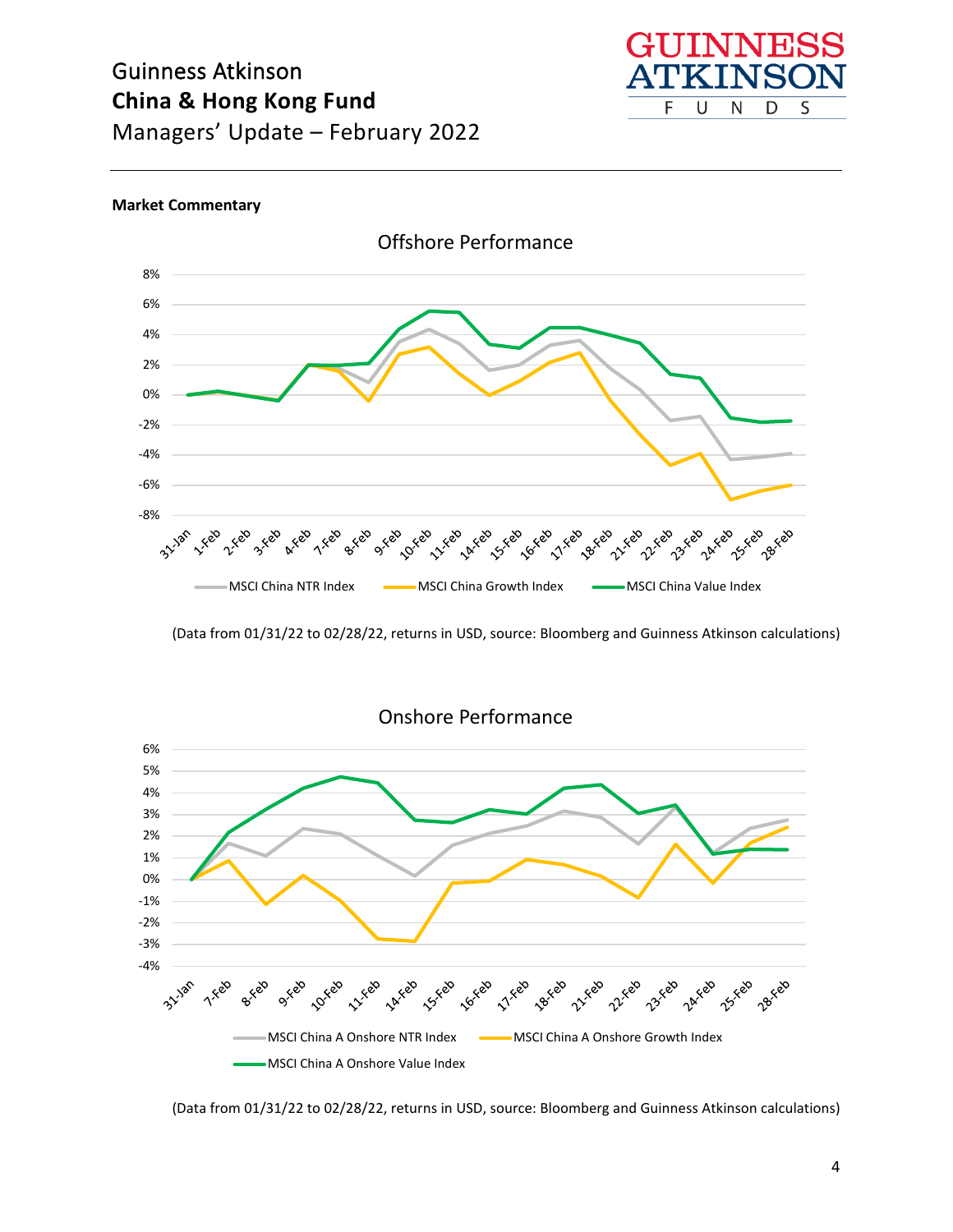In contrast to January, onshore markets were stronger in February, with the CSI 300 Index rising 1.2% and the MSCI China A Onshore Index rising 2.8%, compared to the MSCI China Index falling 3.9% and the Hang Seng Composite Index falling 3.8%. Part of the reason for the divergence was the weak performance of technology stocks which are predominantly listed in the offshore market. Meituan was told by the government to reduce its services charges, to help smaller and medium vendors on its platform. News reports indicated banks were being asked about their exposure to Ant Group, which is owned by Alibaba, and so led to weakness in Alibaba's share prices. There were also news reports suggesting Tencent and other video game developers could be subject to more regulations over their new games' releases, as well as their operations in the metaverse.

HIINN

N

D

S

F. U

#### **Stock Commentary**

Results have started to come through for the Fund's holdings:

Fuling Zhacai is a condiment manufacturer and reported its preliminary 2021 results, with revenue rising 11% and net income falling 5%. The business increased its marketing expense in the year in order to grow the business, and so we are not concerned with the fall in net income. In response to rising costs, Fuling Zhacai increased its prices, a sign of its pricing power. Looking to 2022, mustard root costs have fallen which should boost margins.

Alibaba's results were mixed, with revenue from the customer management segment falling 1%. Though volumes increased, Alibaba is having to offer discounts in the face of intense competition. The cloud business continues to grow but its growth rate has decelerated due to the loss of Bytedance's business abroad. We continue to hold Alibaba because it is China's largest e-commerce platform and should benefit from network effects, but we are aware the business is facing headwinds. We limit our risk to Alibaba through the portfolio's equally weighted nature, where each position has a neutral weight of ~3.3%. This is contrast to the MSCI China Index, where Alibaba had a weight of 9.0% as of 01/31/21.

Netease, a video game developer, reported good fourth quarter results. Revenue from both mobile and PC games continue to grow robustly, boosted from the company's new Harry Potter game. The company has a good pipeline of games being developed which support future growth for the business.

In 2021, Xinyi Solar's revenue grew 30% and net income grew 8%. As the world's largest manufacturer of solar glass, the company benefits as the lowest cost producer, Volumes grew in 2021 but to due to lower solar glass prices and higher input costs, net income growth lagged revenue growth. We expect the company to benefit, in the coming years, from greater demand for solar energy.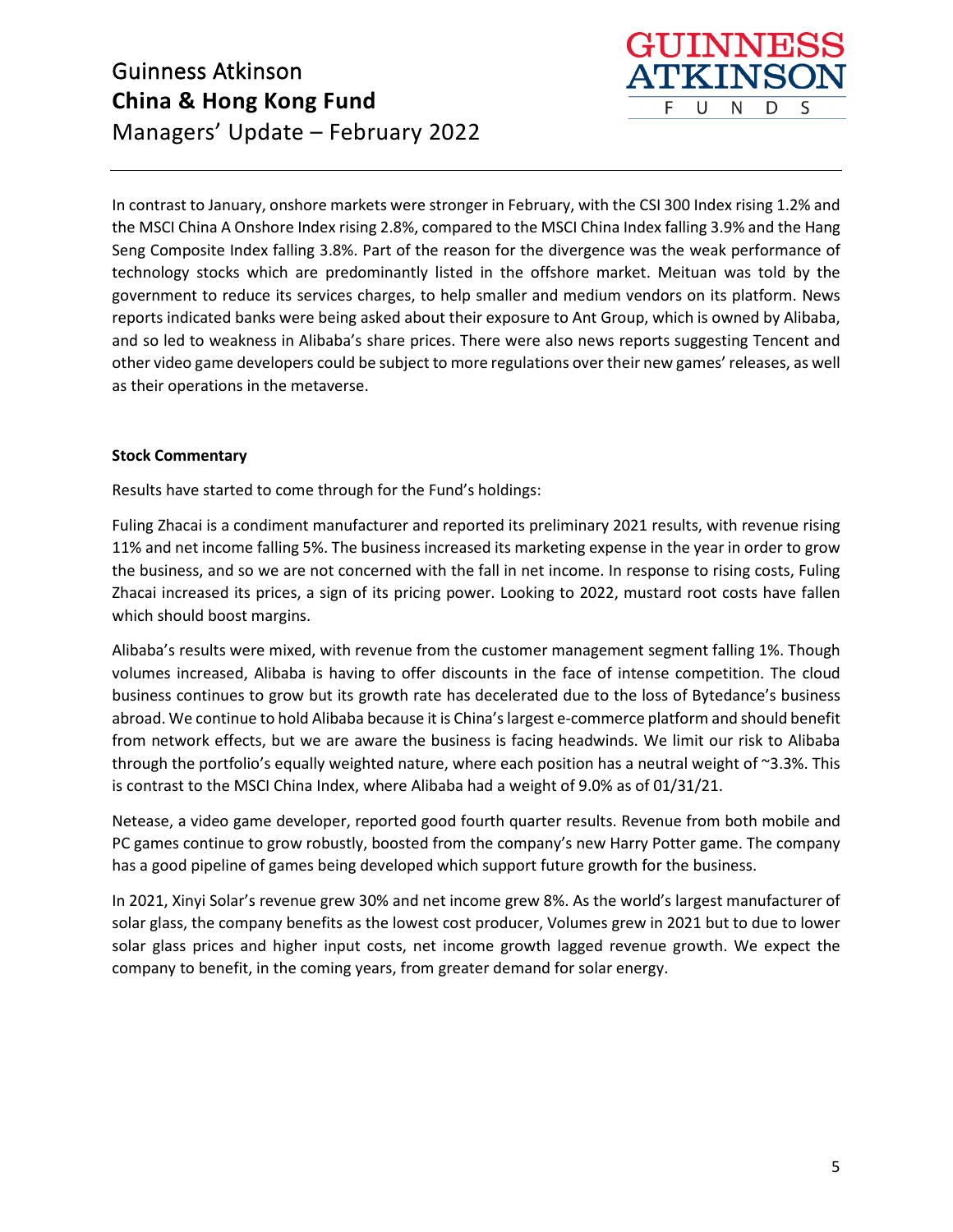

## **Outlook**

Russia's invasion of Ukraine has led to higher energy costs and so profit margins are likely to face some pressure. In the Fund, we have a quality filter to ensure we invest in high return on capital companies. The return on capital can be dissected into three components: revenue growth, profitability and asset turnover. All else equal, a higher margin business is also a higher return on capital business.

Below we show the Fund's net margin over the past five years, based on reported data. In each of the past five years, the Fund's net margin has been considerably higher than the MSCI China Index. The period encompasses the US-China trade war as well as disruptions caused by COVID – our companies have, in aggregate, handled this volatility well. Furthermore, in 2020, the Fund's net margin actually increased while the broader China market's margin was flat. We also show the Fund's net margin relative to the MSCI World Index for interest, where we can see the Fund's positive premium increases. We believe our set of companies superior profitability means they should be able to weather the increase in costs better than the overall market.



Net Margins

(Data as of 02/28/22, source: Bloomberg and Guinness Atkinson calculations)

Edmund Harriss (portfolio manager)

Sharukh Malik (portfolio manager)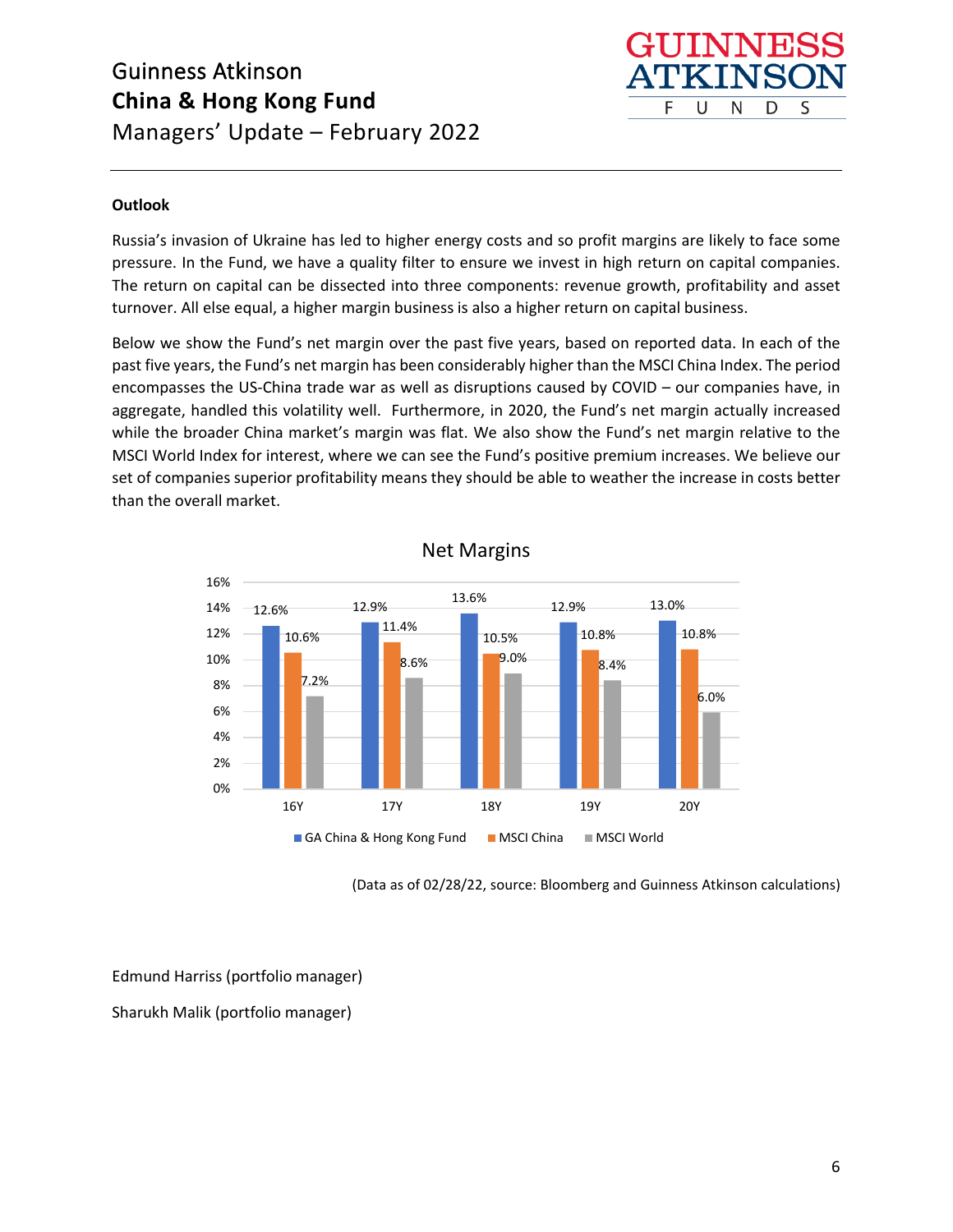

### **Performance**

| As of 02/28/2022                                   | <b>YTD</b> | 1 Year    | 3 Year   | 5 Year | 10 Year |
|----------------------------------------------------|------------|-----------|----------|--------|---------|
| China & Hong Kong Fund<br>(ICHKX)                  | $-5.34%$   | $-20.07%$ | 5.12%    | 6.91%  | 4.17%   |
| <b>Hang Seng Composite</b><br><b>Index TR</b>      | $-3.92%$   | $-22.49%$ | $-0.25%$ | 4.42%  | 4.73%   |
| <b>MSCI China Net Total</b><br><b>Return Index</b> | $-6.73%$   | $-31.29%$ | 0.53%    | 5.70%  | 4.67%   |

| As of 12/31/2021                                   | <b>YTD</b> | 1 Year    | 3 Year | 5 Year | 10 Year |
|----------------------------------------------------|------------|-----------|--------|--------|---------|
| China & Hong Kong Fund<br>(ICHKX)                  | $-6.70%$   | $-6.70%$  | 11.58% | 10.53% | 6.48%   |
| <b>Hang Seng Composite</b><br><b>Index TR</b>      | $-13.89%$  | $-13.89%$ | 4.80%  | 6.99%  | 6.96%   |
| <b>MSCI China Net Total</b><br><b>Return Index</b> | 21.72%     | $-21.72%$ | 7.76%  | 9.35%  | 7.16%   |

All returns over 1 year annualized. *Source: Bloomberg, Guinness Atkinson Asset Management.*

Expense Ratio: 1.60%

*Performance data quoted represents past performance; past performance does not guarantee future results. The investment return and principal value of an investment will fluctuate so that an investor's shares, when redeemed, may be worth more or less than their original cost. Current performance of the Fund may be lower or higher than the performance quoted. Performance data shown is current to the most recent month and quarter end. To obtain performance as of the most recent month end, please visit www.gafunds.com or call 1-800-915-6565. Performance data does not reflect the 2% redemption fee for shares held less than 30 days and, if deducted the fee would reduce the performance noted.*

*The Fund's investment objectives, risks, charges and expenses must be considered carefully before investing. The statutory and summary prospectus contains this and other important information about the investment company, and it may be obtained by calling 800-915-6566 or visiting gafunds.com. Read it carefully before investing.*

**Investments in foreign securities involve greater volatility, political, economic and currency risks and differences in accounting methods. These risks are greater for emerging markets countries. The China and/or Hong Kong stock markets in which the Fund invests may experience periods of volatility and instability. These**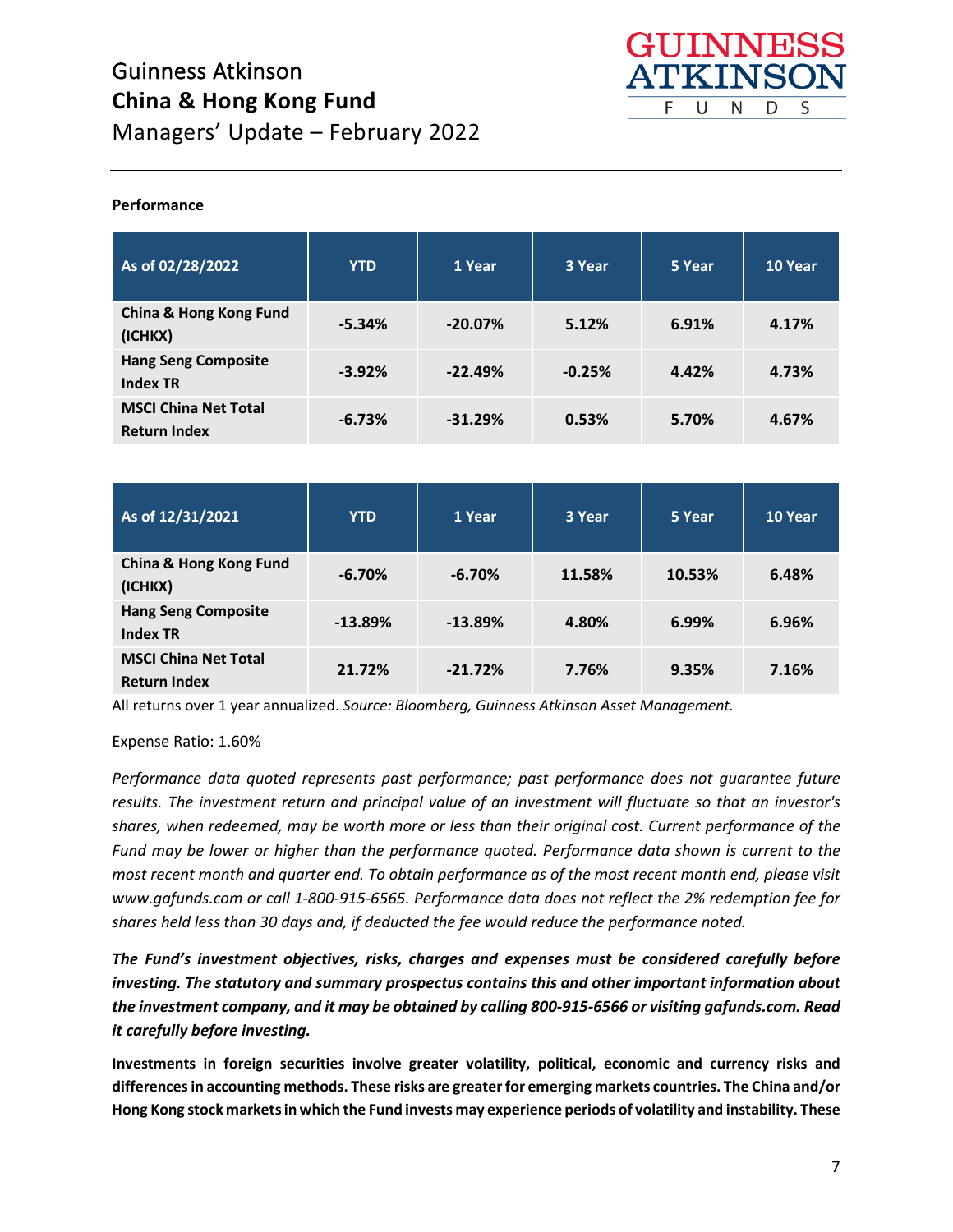

**fluctuations may cause a security to be worth less than it was at the time of purchase. Market risk applies to individual securities, a particular sector or the entire economy. China and/or Hong Kong stocks may fall out of favor with investors, the value of Chinese currencies may decline relative to the U.S. dollar and/or China or Hong Kong stock markets may decline generally. The Fund invests in invest in small-cap or mid-cap, which involve additional risks such as limited liquidity and greater volatility, than investments in larger companies.**

One cannot invest directly in an Index.

The Shanghai Shenzhen CSI 300 Index is a market capitalization-weighted stock market index designed to replicate the performance of the top 300 A-share stocks traded in the Shanghai and Shenzhen stock exchanges.

Hang Seng Composite Total Return Index is a market capitalization weighted index that monitors the performance of stocks listed in Hong Kong.

MSCI China Index captures large and mid cap representation across China A shares, H shares, B shares, Red chips, P chips and foreign listings (e.g. ADRs). With 703 constituents, the index covers about 85% of this China equity universe.

The MSCI China A Index captures large and mid-cap representation across China securities listed on the Shanghai and Shenzhen exchanges. The index covers only those securities that are accessible through "Stock Connect".

MSCI Hong Kong Index is a capital weighted stock index designed to measure the performance of the large and mid cap segments of the Hong Kong market. It has 48 constituents and covers approximately 85% of the free float-adjusted market capitalization of Hong Kong equity stocks.

MSCI China Value Index captures large and mid cap Chinese securities exhibiting overall value style characteristics. The value investment style characteristics for index construction are defined using three variables: book value to price, 12-month forward earnings to price, and dividend yield.

MSCI China Growth Index captures large and mid cap securities exhibiting overall growth style characteristics across the Chinese equity markets.

MSCI World Index is a free float-adjusted market capitalization weighted index that is designed to measure the equity market performance of developed markets.   

Consumer price inflation (CPI) measures the increase in prices of a broad basket of consumer goods.

Producer price inflation (PPI) measures the increase in prices of a broad range of producer goods that are bought and sold by businesses.

Shanghai Composite Index, also known as SSE Index, is a stock market index of all stocks that are traded at the Shanghai Stock Exchange.